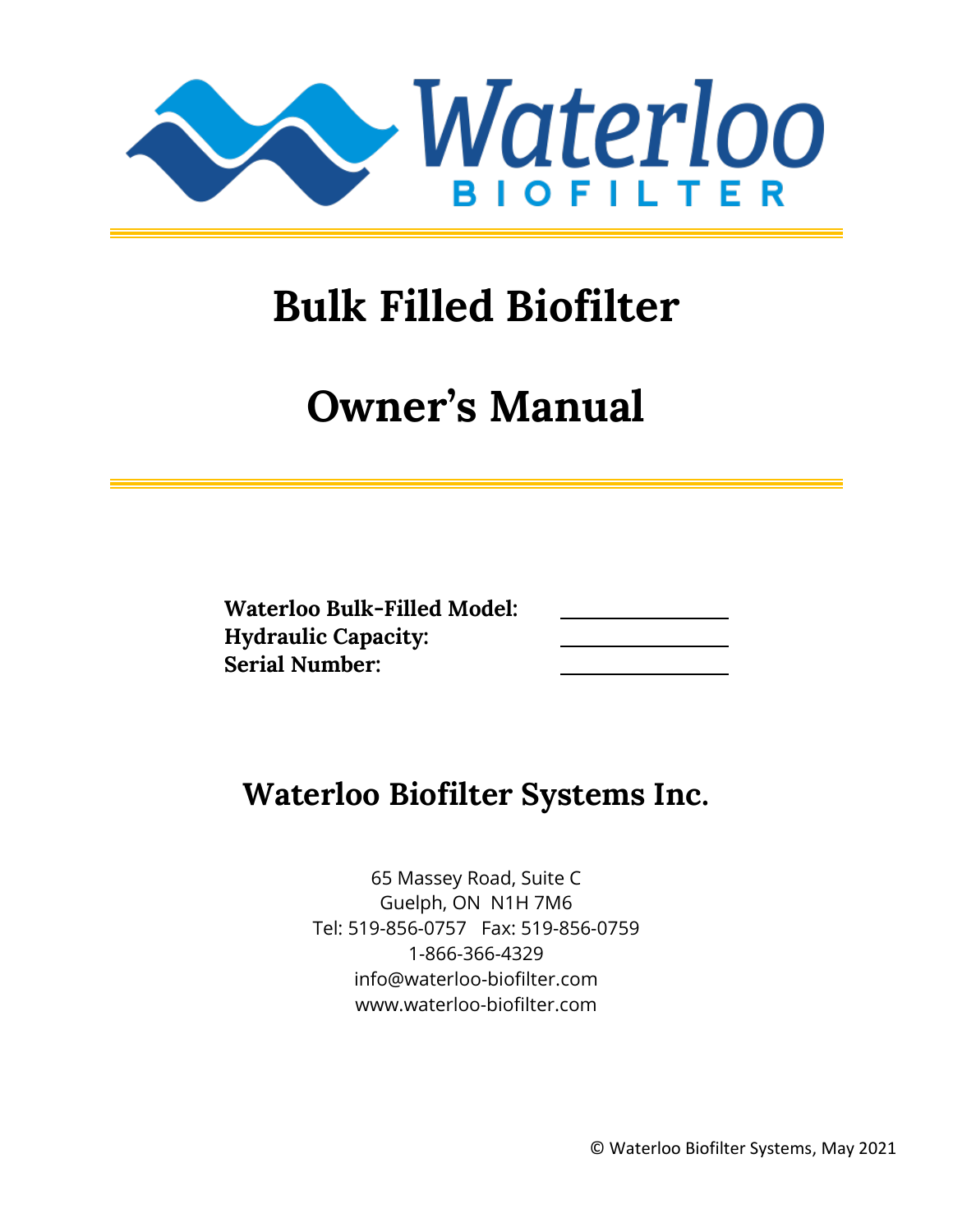# <span id="page-1-0"></span>**Table of Contents**

<u> 1989 - Jan Samuel Barbara, martxa a shekara 1989 - An tsara 1989 - An tsara 1989 - An tsara 1989 - An tsara 1</u>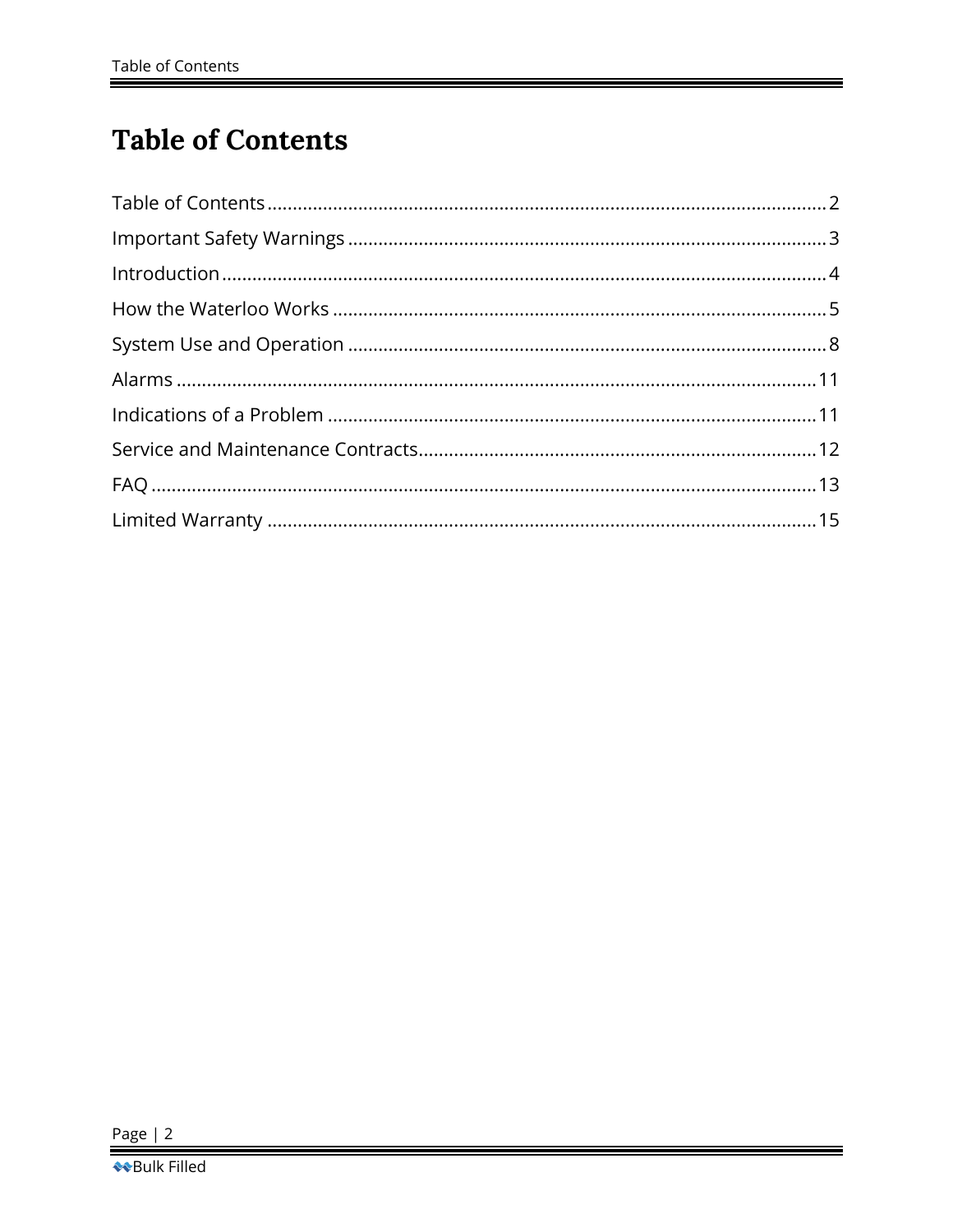# <span id="page-2-0"></span>**Important Safety Warnings**

<u> 1980 - Johann Barnett, fransk politik (d. 1980)</u>

| There are pipes and electrical wires buried near your Waterloo<br>Biofilter wastewater treatment system. Please contact your<br>installer or maintenance provider before any excavation in the<br>area surrounding your treatment tanks or leaching bed. Failure<br>to do so may result in damage to the system and serious<br>electrical shock! |
|--------------------------------------------------------------------------------------------------------------------------------------------------------------------------------------------------------------------------------------------------------------------------------------------------------------------------------------------------|
| DO NOT attempt to service any component of the Waterloo<br>Biofilter system yourself and DO NOT attempt to enter any of the<br>tanks. You risk serious injury or death by doing so!                                                                                                                                                              |
| Your Waterloo Biofilter leaching bed is designed and constructed<br>for your unique site. Please contact your installer or<br>maintenance provider before carrying out any landscaping or re-<br>grading in the area surrounding your treatment tanks or leaching<br>bed.                                                                        |
| Ensure that the lids on all treatment tanks are accessible to grade<br>always. This will facilitate system inspection and maintenance.<br>Ensure lids are fully secured.                                                                                                                                                                         |
| Your Waterloo Biofilter system is a biological treatment system<br>and its proper function is dependent on the characteristics of<br>your wastewater. DO NOT pour anything down your<br>drains/toilets/sinks that will not biodegrade or that will harm<br>bacterial populations.                                                                |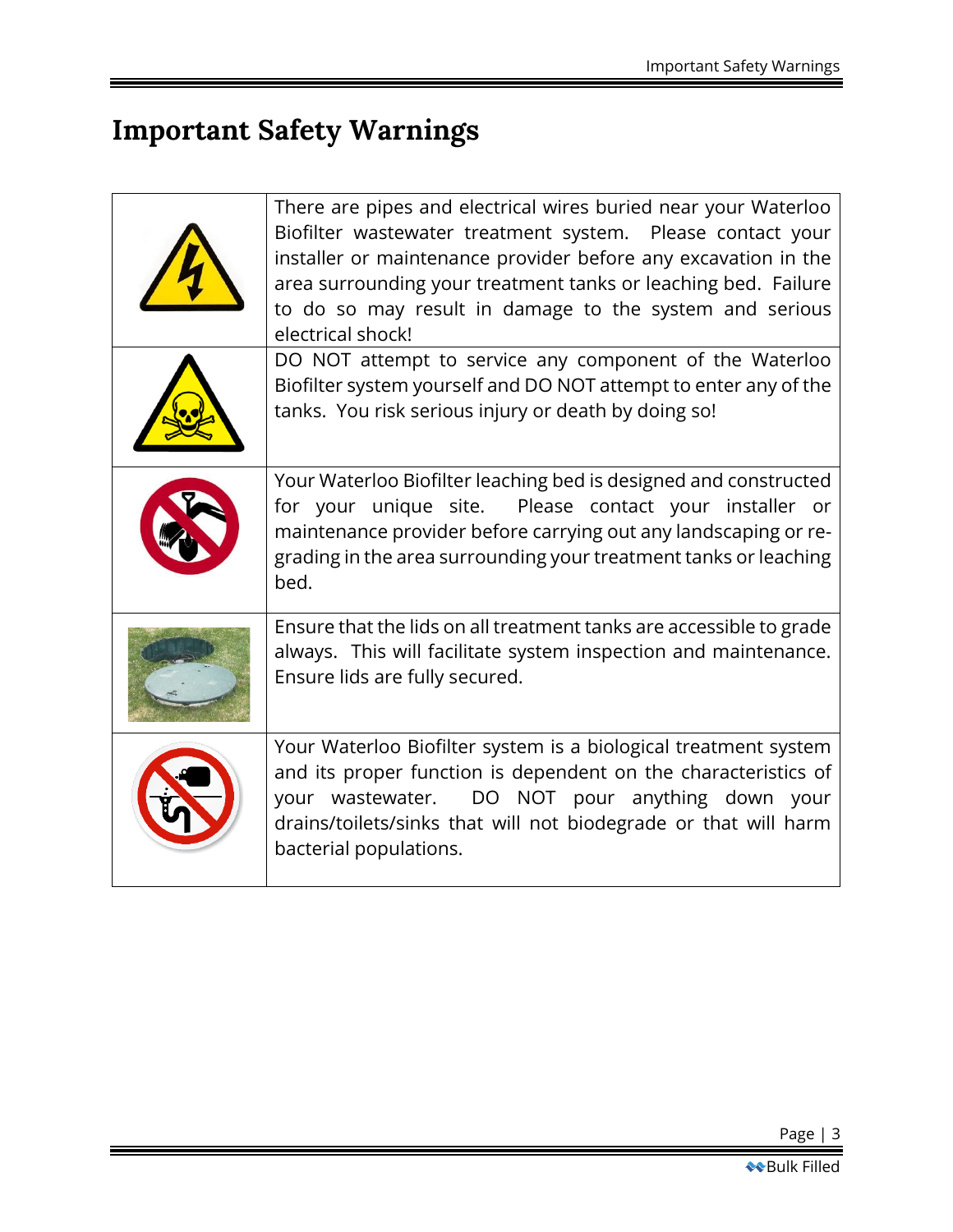### <span id="page-3-0"></span>**Introduction**

Congratulations and Thank You for choosing a Waterloo Biofilter system! The Waterloo Biofilter is a passive wastewater treatment system that uses an engineered foam filtration medium to effectively and efficiently treat sewage wastewaters. Your Waterloo Biofilter system is designed to treat residential wastewater only and should only be used for this purpose.

It is important for all users of the system to follow the instructions outlined in this manual to ensure proper operation. Please have all residents review this Owner's Manual and keep it with your household files for future reference.

#### **Document Purpose**

This Owner's Manual outlines how the Waterloo Biofilter works, usage guidelines, maintenance and sampling requirements. Following all guidelines will help ensure treatment performance and system longevity.

It is important to note that the owner is responsible for ensuring that the system is properly used according to it's intended use and hydraulic treatment capacity. It is the owner's responsibility to respect all applicable local laws and regulations regarding the operation, quality of treated effluent, and discharge into the environment of this system.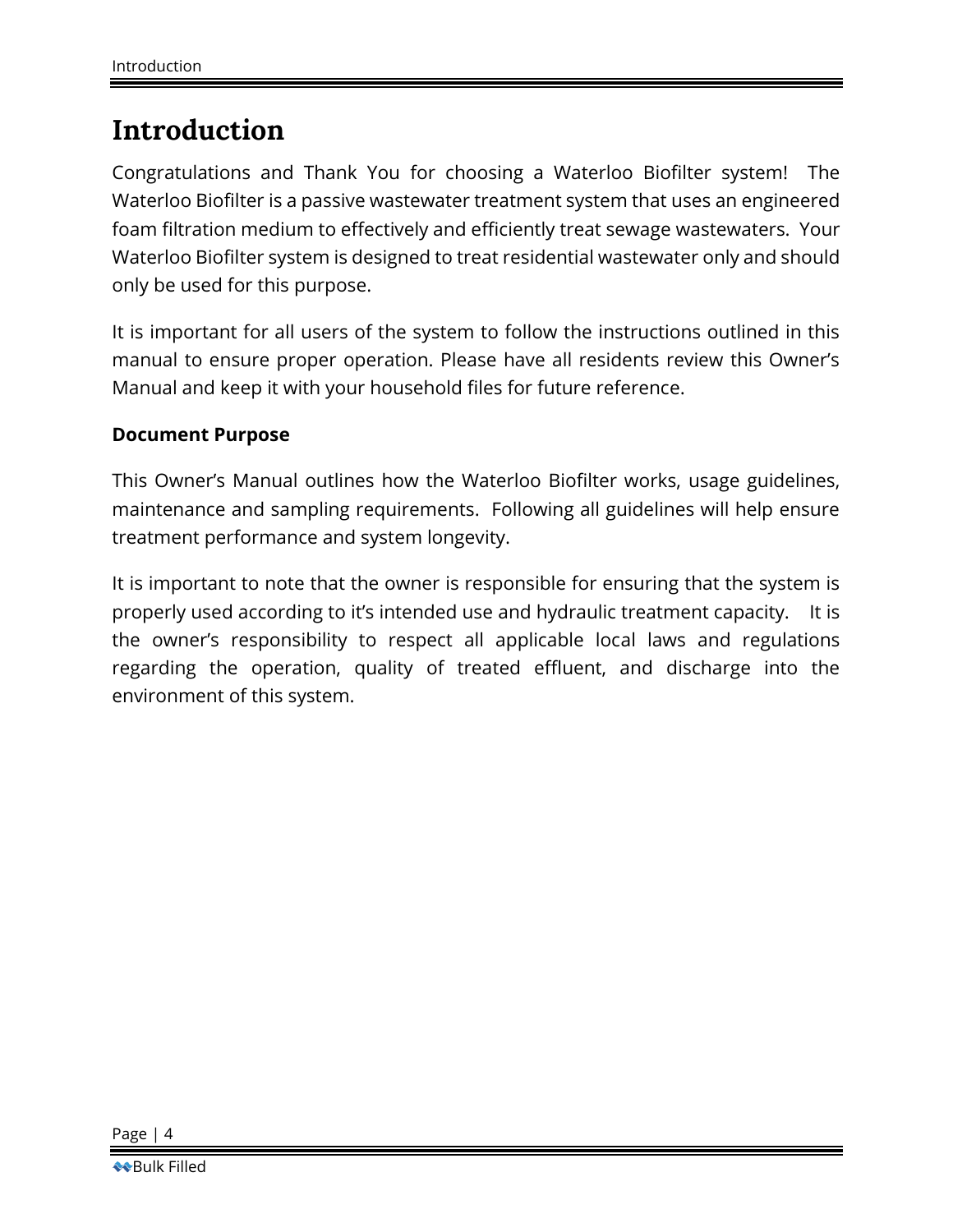# <span id="page-4-0"></span>**How the Waterloo Works**

### **Description**

The Waterloo Biofilter is an attached growth biological trickling filter. Sanitary wastewater from the residence is collected in the pre-treatment tank where the sewage settles and anaerobic bacteria begin the treatment process. Pre-treatment tank effluent is pumped to the Waterloo Biofilter treatment unit. The absorbent foam filter medium within the treatment unit creates an ideal environment for microbial growth and attachment. Beneficial bacteria colonize the interior surfaces of the filter medium where they are protected from predators, desiccation, and freezing. These microbes degrade and oxidize organic pollutants, coliform bacteria, ammonium, and other contaminants as the wastewater is retained in the filter medium by capillarity. Air passively circulates throughout the filter media providing an aerobic treatment environment without the need for forced aeration. The Waterloo Biofilter provides both physical filtration and biological treatment of wastewater in one step – ensuring high levels of pollutants are removed before water is returned to the natural environment.



### **Figure 1**. Waterloo Biofilter foam filter media

Treated Biofilter effluent is returned to the environment from the treatment unit to the dispersal bed.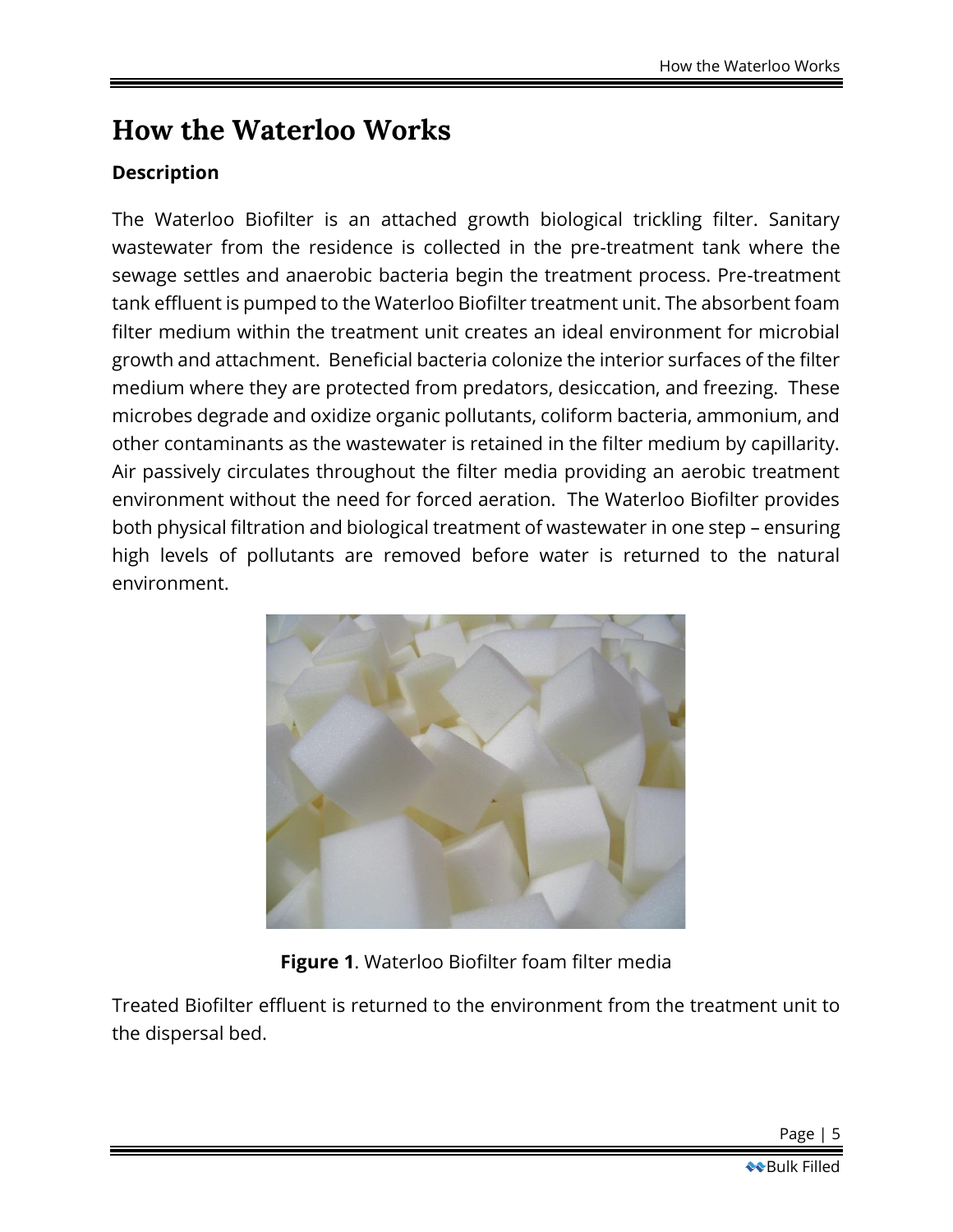### **Diagram**

The treatment configuration at your site will consist of either a pre-treatment tank with an Internal Pump Chamber or a pre-treatment tank with an External Pump Tank. Consult your permit or design information to confirm which configuration was specified and installed at your site.

Pre-treatment tank with Internal Pump Chamber



### Pre-treatment tank with External Pump Tank



### **System Components**

Control Panel – located outside, on a post or against your house. Controls the effluent pump.

Page | 6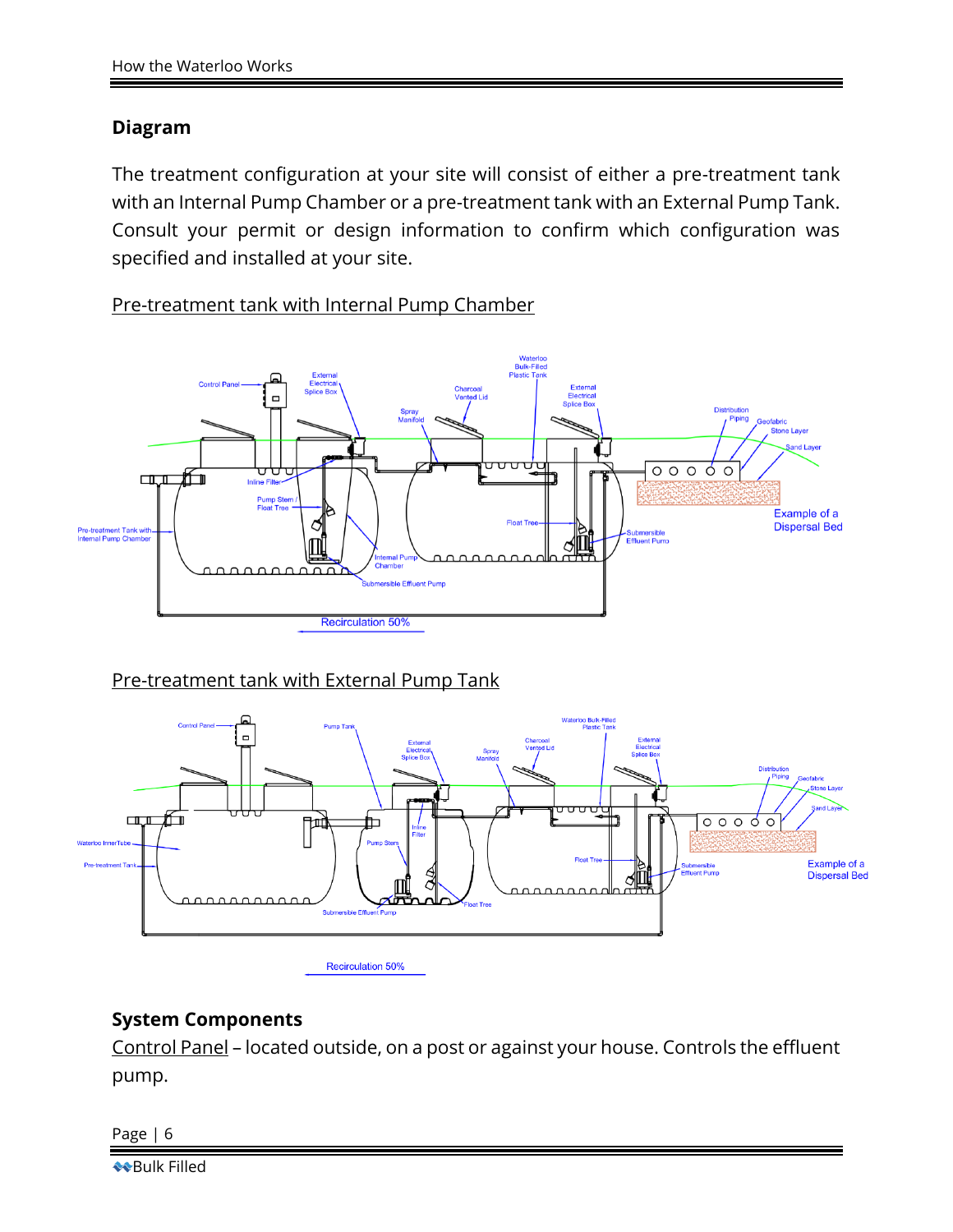Pre-treatment tank – buried in your yard. Can be precast concrete, plastic, or fibreglass. Provides primary treatment of wastewater and settling of solids. The tank must be pumped when sludge occupies 1/3 of the total volume.

Pump Tank – may be incorporated into the pre-treatment tank as an Internal Pump Chamber or a stand-alone tank buried in your yard. Contains an effluent pump, float controls and an inline filter. Pumps pre-treatment tank effluent to the Biofilter. The inline filter keeps any solids from clogging the system down the line.

Waterloo Bulk-Filled Biofilter – can be a precast concrete, plastic or fibreglass tank buried in your yard. Contains treatment media. Pre-treatment tank effluent is sprayed over the media and treated effluent is collected at the bottom of the tank. A submersible effluent pump pumps a portion of treated effluent to the leaching bed and a portion to recirculate back to the inlet of the pre-treatment tank for increased Nitrogen removal.

Leaching Bed – disperses the treated effluent into the ground.

| System<br>Component                        | <b>Function</b>                                                | Service<br>Required   | <b>Frequency</b>         | Responsible                     |
|--------------------------------------------|----------------------------------------------------------------|-----------------------|--------------------------|---------------------------------|
| <b>Pre-treatment tank</b>                  | Primary Wastewater Treatment                                   | Inspection            | Annual                   | Service Provider                |
|                                            |                                                                | Pump-Out              | As Needed                | Homeowner*                      |
| Waterloo Innertube                         | Digestion of Solids                                            | Inspection            | Annual                   | Service Provider                |
| (AD models only)                           |                                                                | Pump-Out              | As Needed                | Homeowner*                      |
| <b>Effluent Filter (ST</b><br>models only) | Prevents solids and particulates from<br>leaving the tank      | Clean                 | As Needed                | Service Provider /<br>Homeowner |
| <b>Control Panel</b>                       | Controls Pump(s)<br>High-Level Alarm Notification              | Inspection            | Annual                   | Service Provider                |
| <b>Floats</b>                              | Initiates Pump<br>Triggers High-Level Alarm                    | Inspection            | Annual                   | Service Provider                |
| <b>Effluent Pump(s)</b>                    | Doses Treatment Unit/Leaching Bed                              | Inspection            | Annual                   | Service Provider                |
| <b>Inline Filter</b>                       | <b>Filters Debris</b>                                          | Emptying              | Annual                   | Service Provider                |
| Electrical<br><b>Splice Box</b>            | <b>Electrical Wiring</b>                                       | Inspection            | Annual                   | Service Provider                |
| <b>Dosing Manifold</b><br>(spray nozzles)  | Distributes Pretreated Effluent Over<br><b>Treatment Media</b> | Clean Nozzles         | Annual                   | Service Provider                |
| Waterloo<br><b>Bulk-Filled Biofilter</b>   | <b>Houses Treatment Media</b>                                  | Inspection            | Annual                   | Service Provider                |
| <b>Treatment Media</b>                     | <b>Treats Wastewater</b>                                       | Inspection            | Annual                   | Service Provider                |
| <b>Sample Port (Where</b><br>required)     | <b>Facilitates Sampling</b>                                    | Sample<br>Acquisition | Per Local<br>Regulations | Service Provider                |
| <b>Leaching Bed</b>                        | Disperses Treated Effluent Back into<br>the Environment        | Inspection            | Annual                   | Service Provider                |

### **System Component Functions**

\*Service Provider can make recommendations on pump-out requirements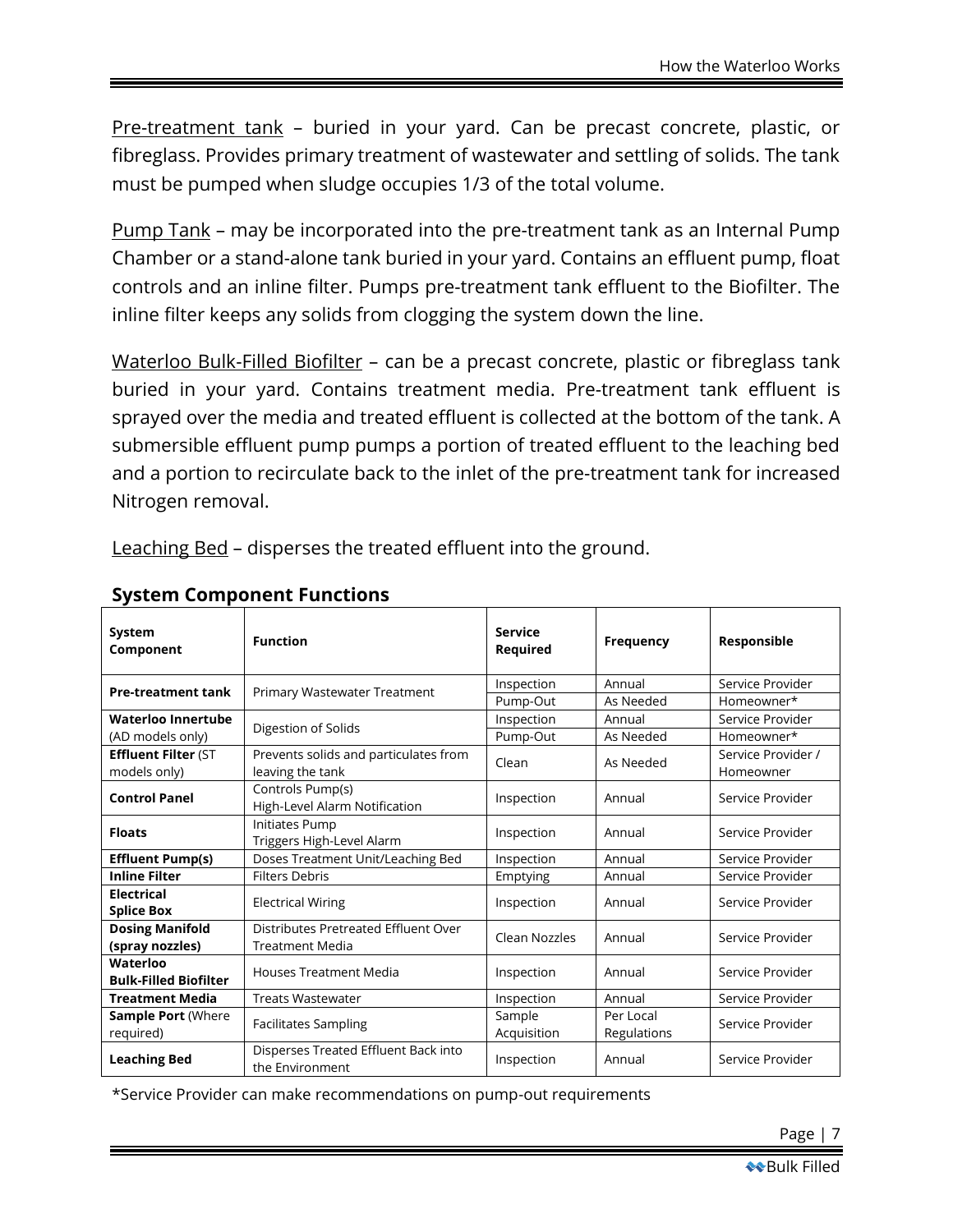### <span id="page-7-0"></span>**System Use and Operation**

### **System Start-Up**

Once the Waterloo Biofilter is installed it should be commissioned and tested by the installer to verify that it is functioning at that time. The owner is responsible for the products that enter the treatment system. Remember to review the Do's and Do Not's section of this manual. No specific start-up steps are required by the homeowner before beginning to use the system.

#### **Seasonal and Prolonged Periods of Non-Use**

The Waterloo Biofilter is a passive wastewater treatment system. If correctly installed, it does not require special procedures for seasonal or prolonged periods of non-use.

Note that if you turn the power off to your seasonal home you should also turn off the water. There is no need to have the pre-treatment tank pumped out at the end of the season. Never add anti-freeze to the system.

#### **Operational Instructions**

Using and operating a Waterloo Biofilter system is very simple. Following these Do's and Do Not's are essential for your Waterloo Biofilter to properly treat your household wastewater.

#### **Owner's Responsibilities**

The owner is responsible for:

- Using the Waterloo Biofilter according to the instructions in this manual.
- Pumping out the pre-treatment tank when notified by the service provider.
- Providing access to all components of the system.
- Having a service contract in place and providing documentation to new owners should the home be sold.
- Respecting all local laws and regulations.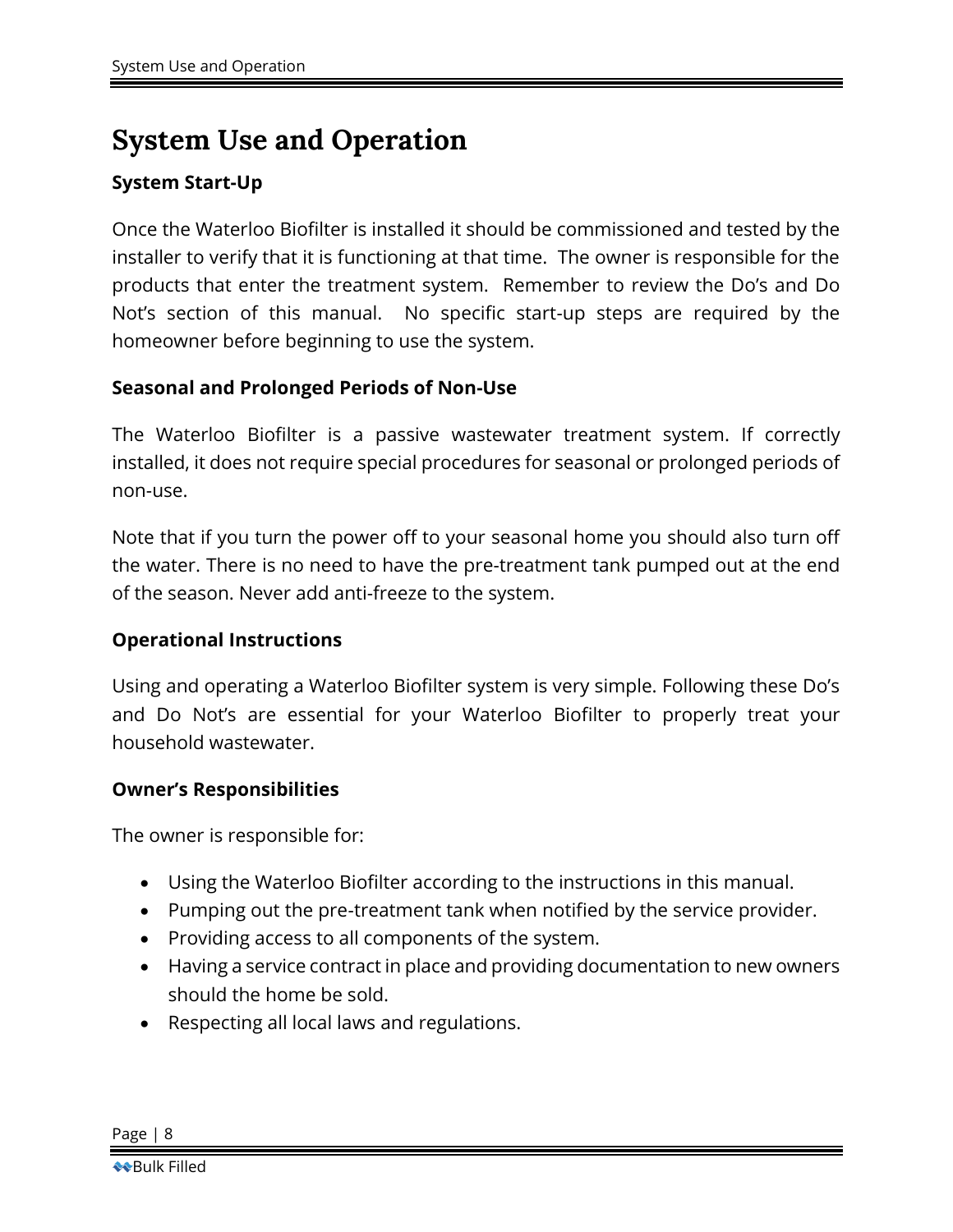### **Do's and Do Not's**

### Washrooms

- **DO** repair any leaking faucets or toilets right away.
- **DO NOT** use excessive disinfectant products including hand sanitizing soaps, bleach, and toilet cleaning pucks.
- **DO NOT** flush any medication down the toilet.
- **DO NOT** flush paper towels, napkins, feminine hygiene products, or condoms.

### Kitchen

- **DO** repair any leaking faucets or other fixtures right away.
- **DO** use the appropriate amount of dish soap.
- **DO NOT** use antibacterial soaps.
- **DO NOT** use a food waste disposal unit (trash compactor).
- **DO NOT** dispose of food, coffee grinds, leftover fats, oils, or grease in the sink.

### **Laundry**

- **DO** use laundry detergent in liquid form, biodegradable is ideal.
- **DO** use the appropriate amount of detergent for the load.
- **DO** full loads only.
- **DO** spread your laundry out throughout the week.
- **DO NOT** dump any household chemicals, cleaners.

### Outside

- **DO** ensure all gutters and rainwater are diverted away from the Waterloo Biofilter and leaching bed.
- **DO** ask your installer or maintenance provider before grading or landscaping near the system.
- **DO** keep the surface of the leaching bed covered with grass only and cut it regularly.
- **DO** keep the lids accessible always for service and pumping.
- **DO NOT** discharge water softener/water treatment unit backwash into the system.
- **DO NOT** discharge water from pools, spas, sump pumps or RVs into the system.
- **DO NOT** drive anything larger than a riding lawn mower near the system.
- **DO NOT ENTER ANY TANK, FOR ANY REASON!**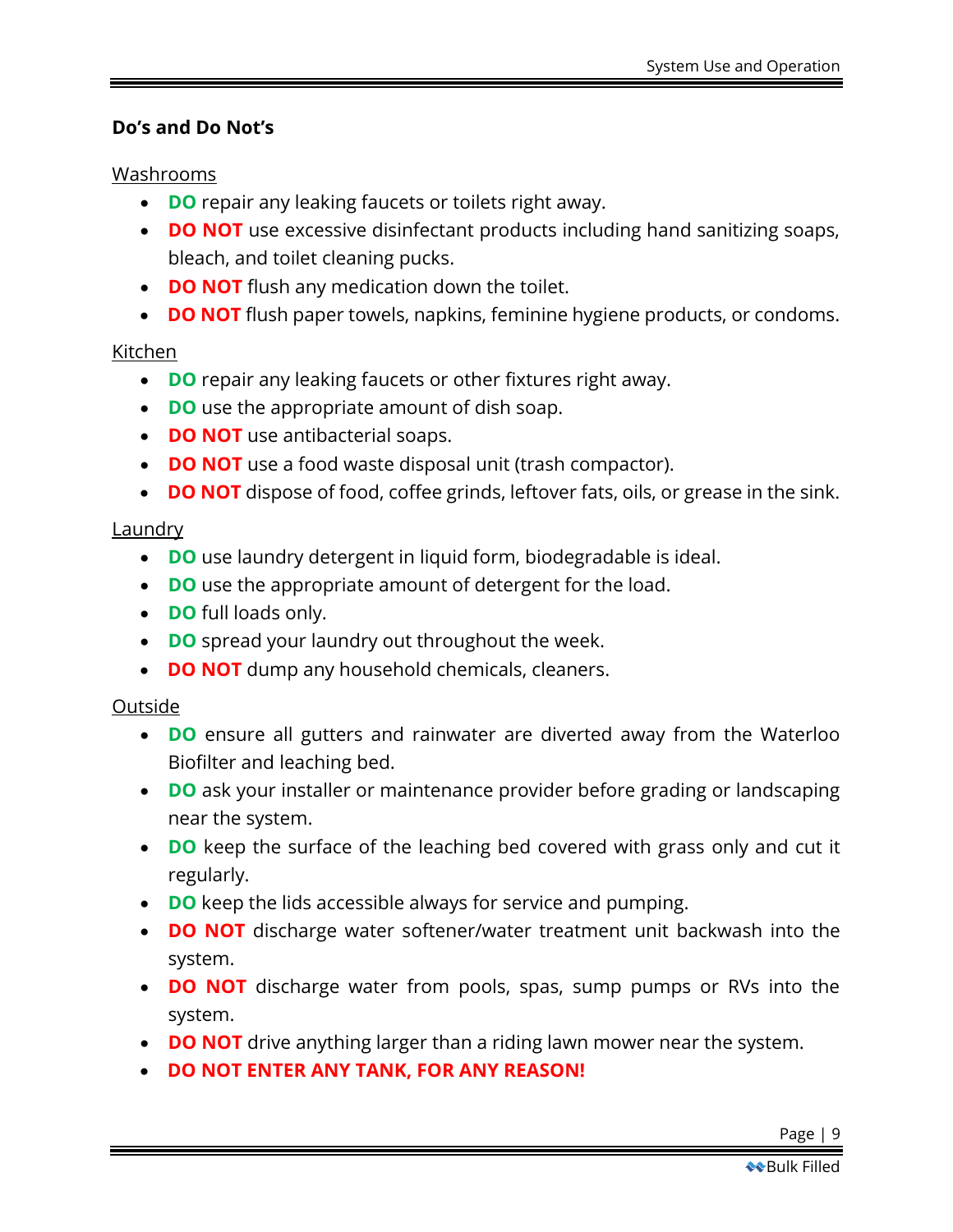### **Additives**

• Only add chemicals or additives that are approved by Waterloo, others may harm or kill the beneficial bacteria in your system.

Please note that medical radiation or irregular immune system responses can affect the health of your system, contact us for further information.

### **The following items should never enter the wastewater treatment system:**

- Water Softener Backwash
- Water Treatment Backwash
- Paint All Kinds
- Solvents Alcohols, Glycol, Hydrocarbons
- Grease Commercial and Industrial
- Coffee Grinds
- Bones
- Cooking Fats and Oils
- Cigarette Butts
- Diapers
- 'Flushable' Wipes
- Paper Towels
- Facial Tissue
- Sanitary Pads and Tampons
- Condoms
- Disposable Gloves
- Toilet Bleach Pucks
- Antibacterial Products
- Antiseptic Products
- Detergent with Bleach
- Peppermint, Palm, and Tea Tree

Oils

- Pesticides, Herbicides
- Sump Pump Discharge
- Eaves Trough Runoff
- Foundation Drainage
- Cosmetic Products
- Industrial Cleansers
- Film Developing Chemicals
- Large Volumes of Olive Oil
- Excessive Hair Gels and Conditioners
- Anti-Dandruff and Medicated Shampoo
- Dead Pets
- Carpet & Upholstery Cleaners
- Expired or Unused Medication
- Disinfectants, Germicides
- Bandages, Cotton Swabs and **Balls**
- Baby Wipes
- Garbage Disposal Unit Discharge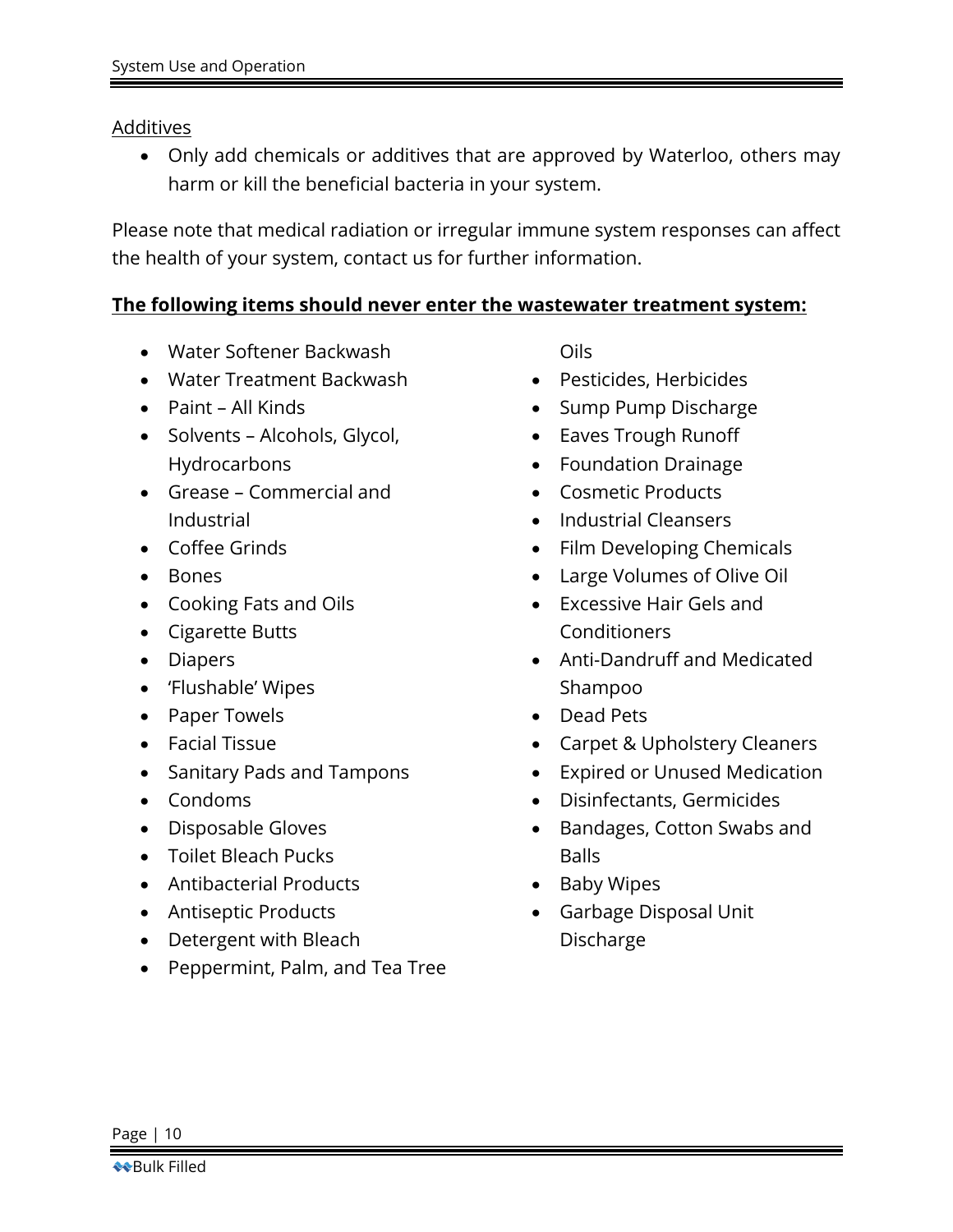### <span id="page-10-0"></span>**Alarms**

Your control panel is equipped with audible and visual alarms. When the alarm goes off you will hear a loud buzzer sound and the light on top of the control panel will turn on. It is unlikely for an alarm to go off when no one is home because the system only operates when water is being used.

### **Why is the alarm going off?**

The alarm indicates that the water level in the pump tank or Biofilter is too high.

### **What should you do?**

You should call your maintenance provider immediately. Limit water use until the problem has been corrected.

### **How do I silence the alarm?**

For Standard Panels - Flip the black switch labelled 'SILENCE/TEST' located on the side of the control panel.

For Smart Panels - Press the 'ESC' key on the panel face to silence to alarm.

Remember that this does NOT mean the problem has been solved and you still need to contact Waterloo Biofilter or your service provider to rectify the problem.

# <span id="page-10-1"></span>**Indications of a Problem**

The key to high treatment levels and problem-free operation is a healthy bacterial population in your pre-treatment tank. The homeowner is responsible for ensuring that no products that are harmful to bacteria enter into the system. Remember that everything you put into the system affects what comes out.

If any of these occur, you should call your maintenance provider immediately;

- Sewage odour around your system (Note: odour coming from the vent pipe on the roof is normal and can down-draft.)
- Standing water around the leaching bed.
- Subsiding or very wet soil around the leaching bed.
- Very slow draining of toilets or fixtures.

Page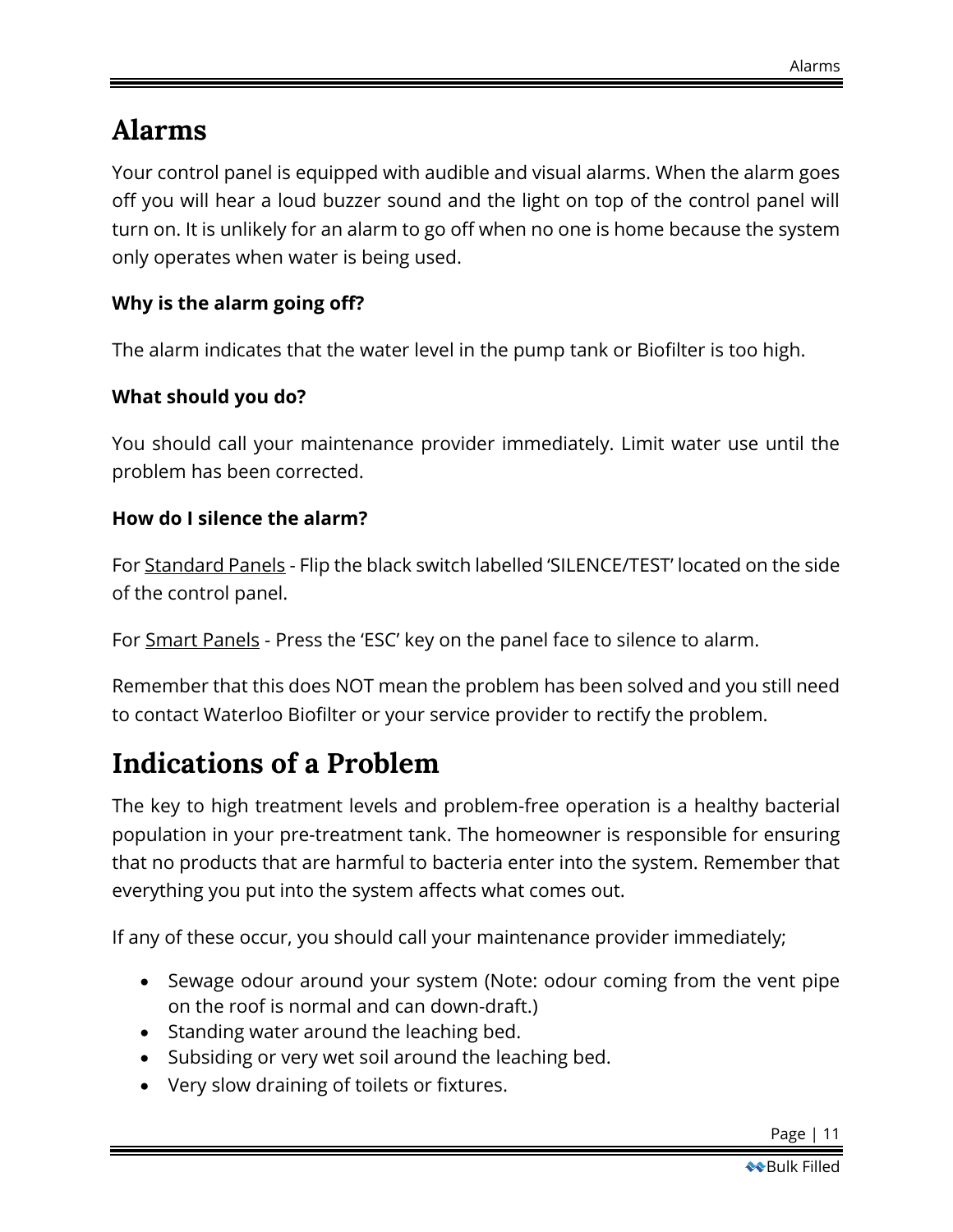### <span id="page-11-0"></span>**Service and Maintenance Contracts**

Follow the laws stipulated by your local jurisdiction as homeowners with advanced wastewater treatment units may be required by law to maintain a current maintenance contract. Failure to maintain a contract will also void your Limited Warranty offered by Waterloo Biofilter.

When contacting your maintenance provider in case of problems or when requesting service, please mention the system specifications that appear on the system label located on the control panel.

#### **Preventative Maintenance Saves Money**

Regular maintenance ensures that the system functions properly and remains operational for a long time. Regular maintenance helps to prevent and solve problems before they become large issues that may require costly excavation or replacement.

### **My Maintenance Provider**

Please fill out this section below with the contact details for your maintenance provider. If you do not have a maintenance provider, please contact Waterloo Biofilter Systems at 1-866-366-4329.

| Company: |  |
|----------|--|
|----------|--|

Phone:

Email: \_\_\_\_\_\_\_\_\_\_\_\_\_\_\_\_\_\_\_\_\_\_\_\_\_\_\_\_\_\_\_\_\_\_\_\_\_\_\_\_\_\_\_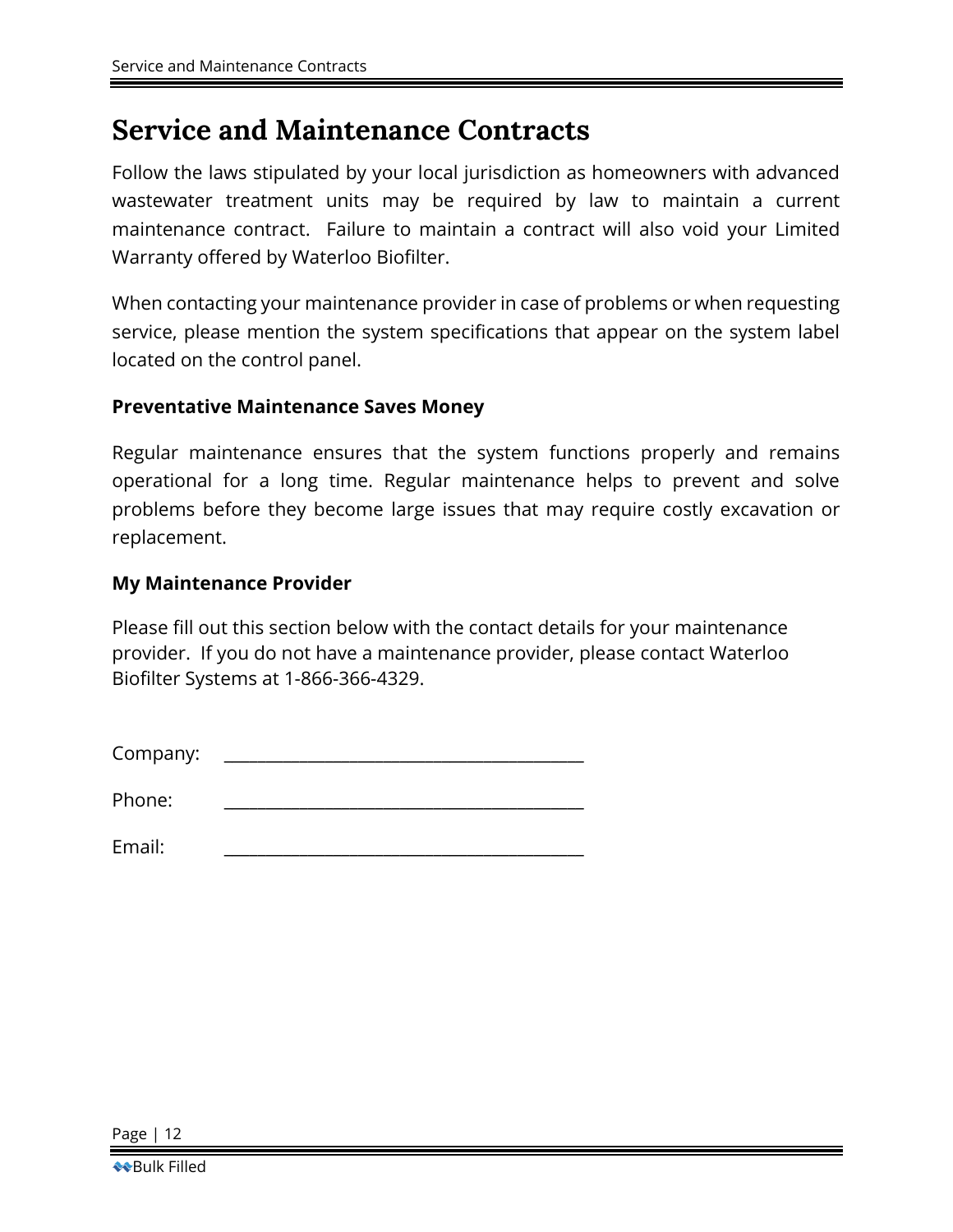# <span id="page-12-0"></span>**FAQ**

### **What is the protocol for vacations, seasonal homes, or long periods of non-use?**

You do not need to do anything to the system when you leave it unattended for a long period of time. The pumps will remain inactive so long as no wastewater is being generated at the site.

### **What do I do if the power goes out?**

The pumps will not function, and the pump tank and pre-treatment tank will start to fill up. Limit water use until the power returns.

### **Can I bury the lids to my tanks?**

All the lids need to be accessible from the surface to facilitate service and pumping. Keep all lids accessible always.

### **I notice a sewage odour around my wastewater treatment, what causes this?**

A sewage odour is not normal. It is an indication of an unhealthy population of bacteria. The do's and don'ts section in this manual should be reviewed carefully with the residents. Contact Waterloo Biofilter for further troubleshooting.

### **Can I plant or landscape around my wastewater treatment unit?**

Use care when doing any landscaping near your wastewater treatment unit. There are pipes and electrical buried beneath the ground which could be damaged or cause bodily harm while digging or using machinery. Planting shallow rooted plants around the buried tanks is acceptable, so long as the lids remain accessible for service. Do not plant in the area where your dispersal bed is located. If you are unsure of the location consult your septic permit, permitting office, designer, Waterloo Biofilter, and/or local utility authority for guidance before you dig.

### **How often should my system be pumped?**

Depending upon usage, the pre-treatment tank should be pumped every 4-8 years, or when the sludge level occupies 1/3 of the tank. Your Waterloo Biofilter service technician will indicate if your system requires pumping after each annual service visit.

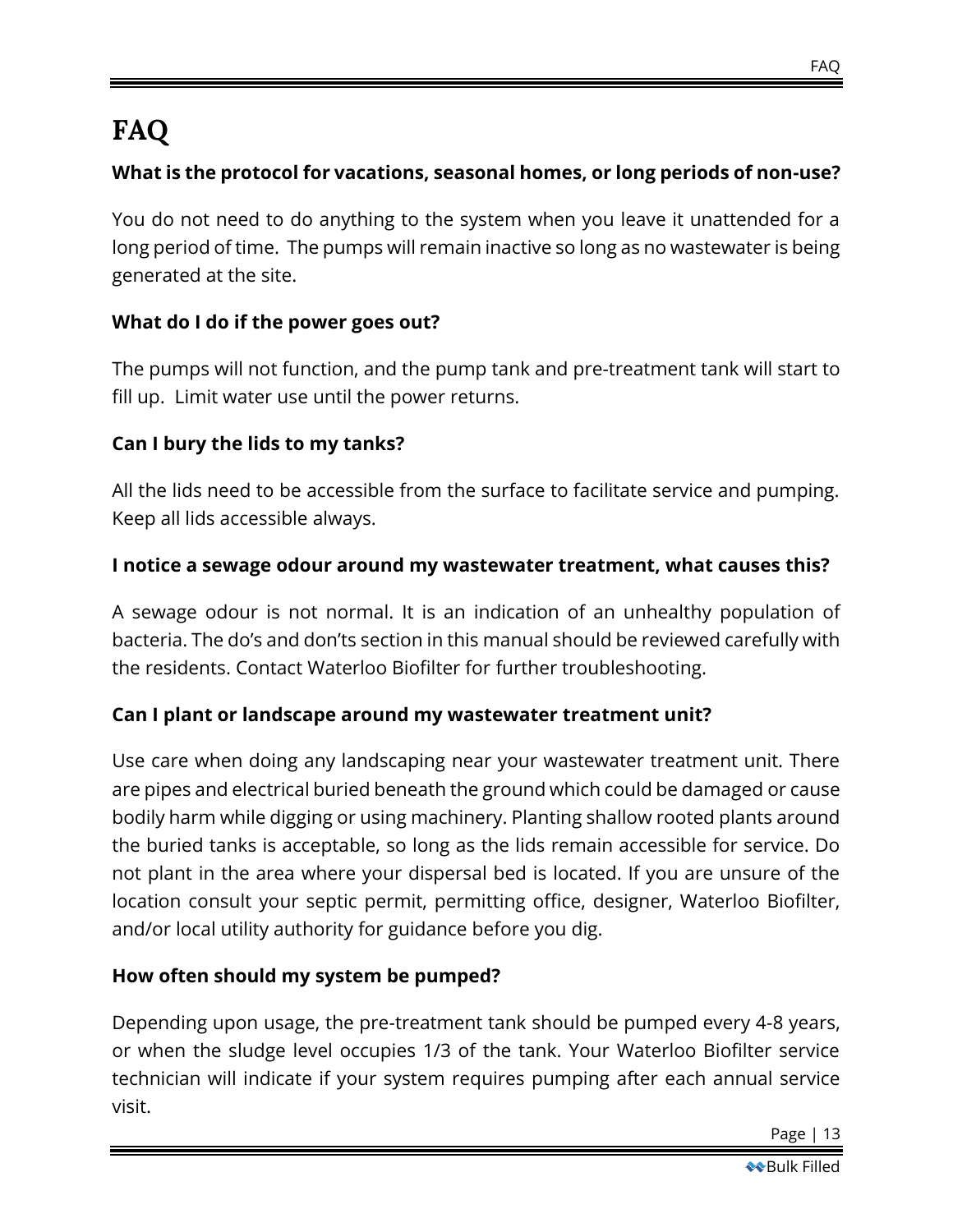### **I'm going to sell my house, what should I do?**

Be sure to inform Waterloo Biofilter that you are moving so that we update our records. Please inform the new owners that they will need to sign a contract for to receive annual service visits.

### **Should I be putting any additives in my wastewater treatment system to improve functionality?**

There is a wide variety of additives available. Most homeowners will have great treatment without additives. If you think you may require an additive, please contact Waterloo Biofilter first to ensure it is the best option for you.

### **When does the treatment media need to be replaced?**

Waterloo Biofilter treatment media comes with a 20-year warranty (further details in the Limited Warranty section). There is no required replacement after that warranty expires; with proper usage by the residents, media is expected to last much longer.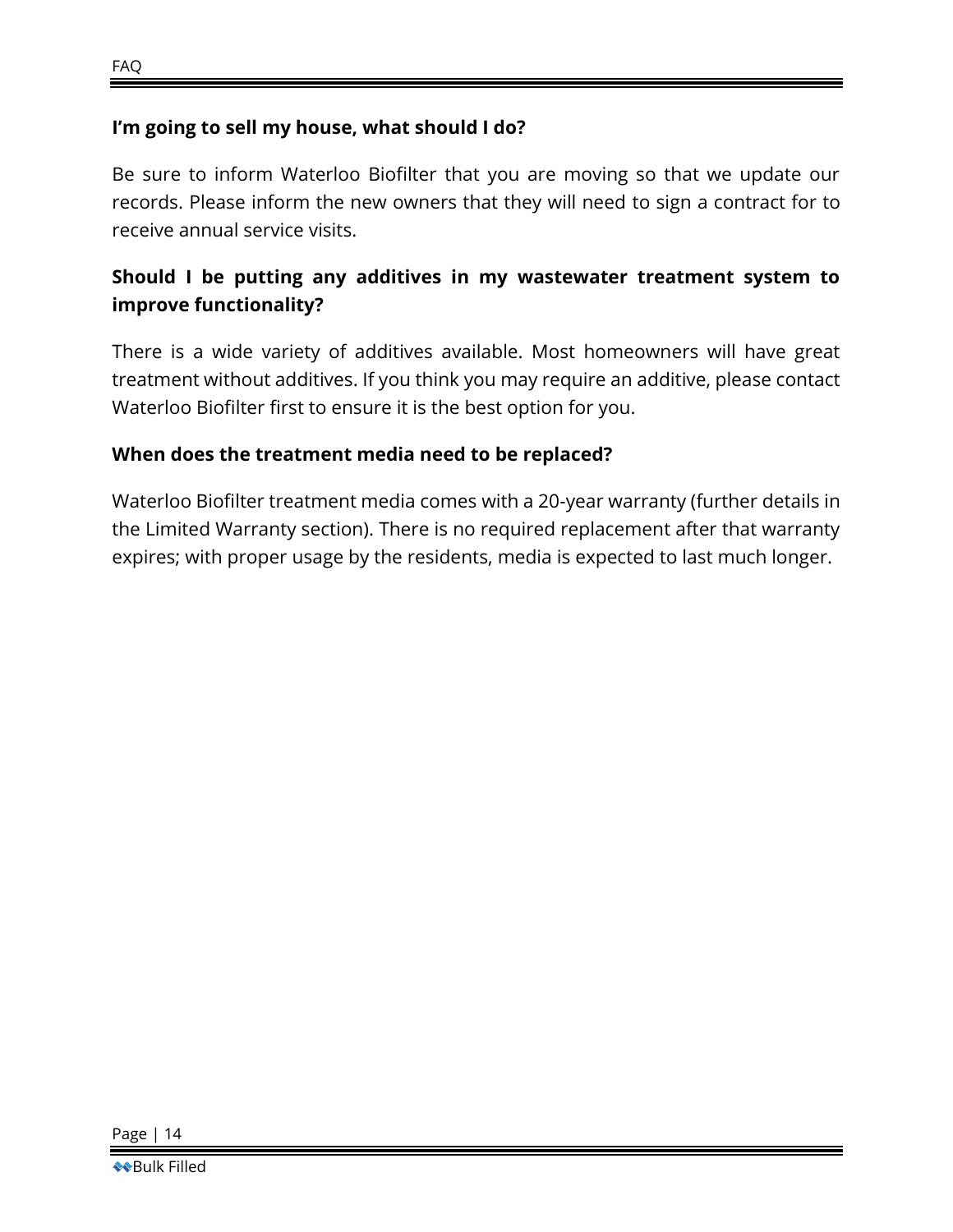## <span id="page-14-0"></span>**Limited Warranty**

Residential Models up to 10,000 L/day (2,642 gpd)

This limited warranty shall only become effective upon the receipt by Waterloo Biofilter of a signed Maintenance Contract. Failure to sign and send in the Maintenance Contract to Waterloo Biofilter means that Waterloo Biofilter may not be required to fulfill any of the obligations contained in this Limited Warranty. A Maintenance Contract is often required by local regulatory authorities, failure to sign could result in legal consequences.

### **Limited Warranty Coverage**

Components manufactured by Waterloo Biofilter are warranted to be free from defects in materials and workmanship for the Warranty Period described below from the date of product shipment from our dock:

• Waterloo Bulk-Filled Unit – three (3) year limited warranty

Under this Limited Warranty, Waterloo Biofilter will, at its sole discretion, repair or furnish a replacement for such defective parts at no charge to the owner. Repaired or replacement parts will be warranted for the remaining portion of the original Warranty Period from the date of original product shipment.

#### **Filter Medium**

Waterloo Biofilter warrants that the foam filter medium will not biodegrade, under normal and expected operating conditions, to a point where it can no longer absorb wastewater, for a period of twenty (20) years from the date of shipment from our dock.

Under this Limited Warranty, Waterloo Biofilter will replace at no charge to the owner the portion of foam filter medium that is determined by Waterloo Biofilter to be defective. Replacement filter medium will be warranted for the remaining portion of the original Warranty Period from the date of original product shipment.

### **Other Components**

All other components supplied by Waterloo Biofilter carry the original manufacturer's

Page | 15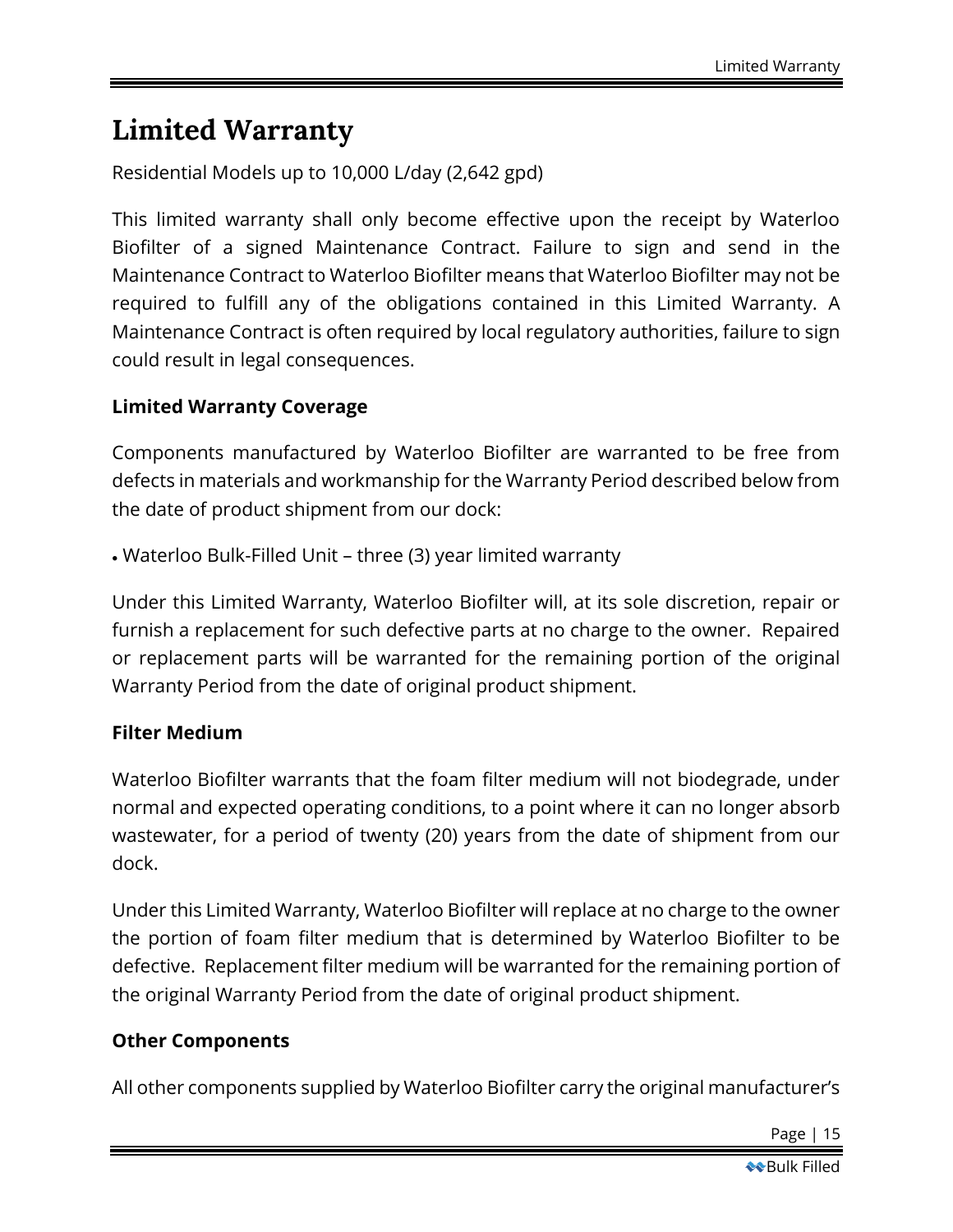warranty and are not covered under this Limited Warranty offered by Waterloo Biofilter. The original manufacturer's applicable Warranty Periods are outlined below. Full copies of the original manufacturer's product warranties are available upon request.

Little Giant Effluent pumps – two (2) year limited warranty

SJE Rhombus Control panels – five (5) year limited warranty

SJE Rhombus Float switches – five (5) year limited warranty

Roth plastic tanks – five (5) year limited warranty

### **Pump Extended Warranty**

If purchased at the time of order, the Extended Warranty increases the duration of the Warranty Period to five (5) years on pumps. All other terms and conditions contained in the Limited Warranty apply.

### **Shipping and Labour Costs**

Under this Limited Warranty, Waterloo Biofilter will not pay labour costs for installation or removal of product for repairs or replacements covered by this Limited Warranty which are performed by a Waterloo Biofilter designated service provider or others during the Warranty Period. This Limited Warranty does not cover any travel time or other labour costs. This Limited Warranty does not cover any shipping costs to or from Waterloo Biofilter's dock, to or from the designated service provider, and to or from the installation site.

#### **Warranty Exclusions**

This Limited Warranty does **NOT** apply;

- 1. if any portion of the product invoice issued by Waterloo Biofilter is outstanding, even if the product owner has paid in full their purchaser, installer, or agent for said product
- 2. to any component not supplied by Waterloo Biofilter including, but not limited to, pre-treatment tank(s), pump tank(s), other concrete tanks(s), electrical wiring, plumbing, drainage or effluent disposal system

Page | 16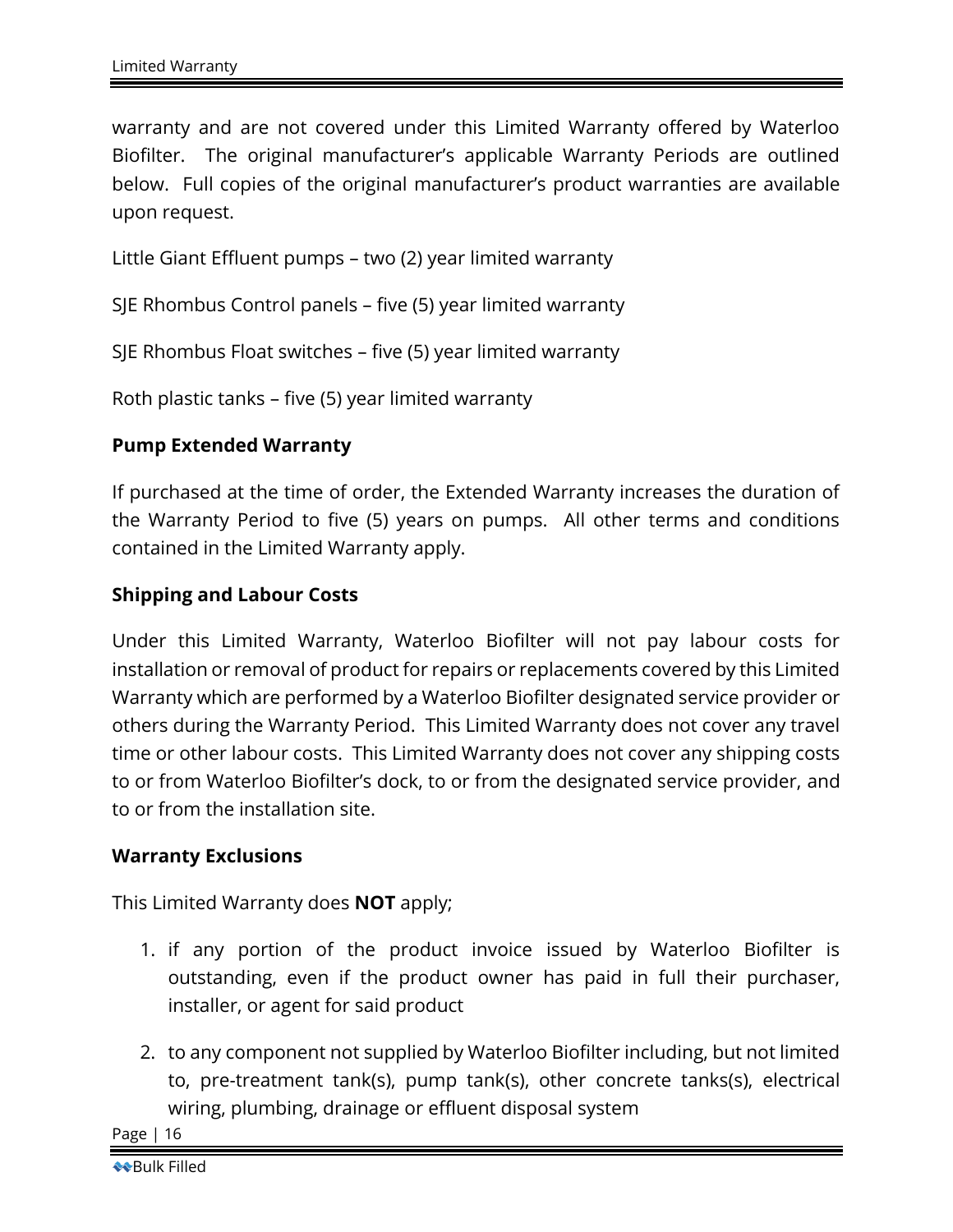- 3. to any damage caused by improper transportation, handling, installation or maintenance of the product
- 4. to any damage or problem caused by Natural Disaster
- 5. to any damage or problem caused by the fault or act of a third party
- 6. to any damage or problem arising from any installation, modification, correction or addition carried out, or attempted to be carried out, on the product by a person not authorized by Waterloo Biofilter
- 7. to any damage or problem caused by the fault or action of the owner, or the owner's successors, including but not limited to refusing system access for maintenance, tampering with the system, altering control panel settings, or any other attempt to repair, maintain, access or inspect the Waterloo Biofilter system
- 8. to any damage or problem if it is demonstrated that the Waterloo Biofilter treatment unit was used outside of its designed use or rated flow capacity, or was not used and maintained in compliance with the terms and conditions outlined in the Owner's Manual
- 9. to any damage or problems resulting from heavy machinery or vehicles parked on or driven over the product
- 10.to any damage or problem caused by excavation, demolition, landscaping, snow removal, re-grading or construction to the product installation area
- 11.to any damage or problem resulting from errors in design specifications provided by the purchaser or its agents
- 12.to cosmetic damage such as scratches, scrapes, minor dents, or fading of stains, sealants or colourings.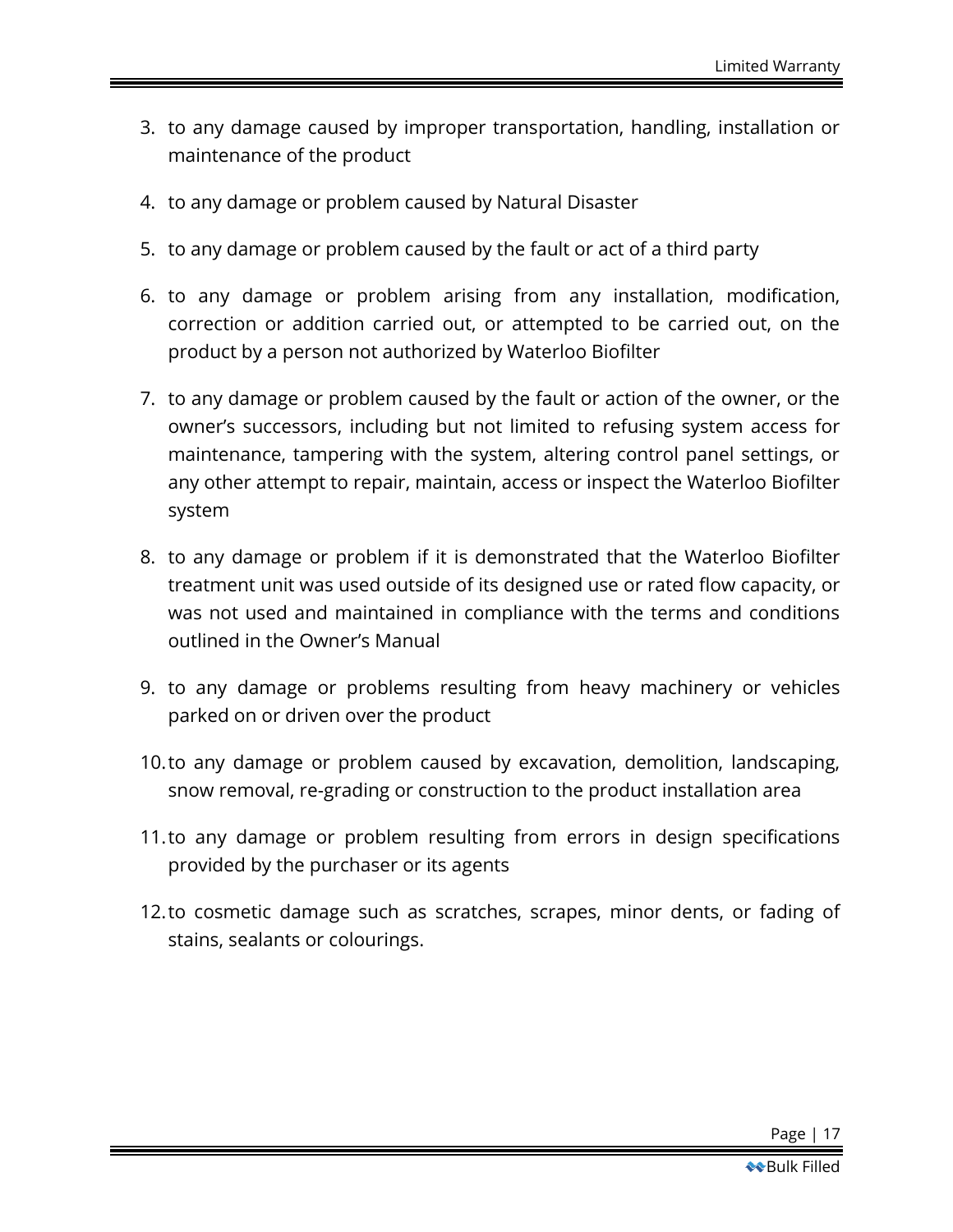### **Particular Exclusions**

#### *Maintenance Requirements*

Under local laws and regulations, owners of advanced wastewater treatment units are often required to hold a service contract for maintenance with an authorized maintenance provider. Failure by the system owner to maintain a current maintenance agreement with such a maintenance provider authorized by Waterloo Biofilter will void this Limited Warranty, and Waterloo Biofilter shall be considered completely discharged from all obligations under this Limited Warranty. Annual and complete maintenance records must be presented to the local building authority and Waterloo Biofilter upon request. Failure to present annual maintenance records will void this Limited Warranty.

Failure by the system owner to take preventative and corrective maintenance actions recommended by the maintenance provider in a timely fashion, including but not limited to periodic pumping of the pre-treatment tank, will void this Limited Warranty.

#### *Filter Medium Biodegradation*

For the purposes of this Limited Warranty, biodegradation is defined as the decomposition of the filter medium by the action of microorganisms such as bacteria that are naturally present in sewage. Damage to the foam filter media caused by means other than biodegradation as defined above is excluded from this Limited Warranty.

Causes of damage excluded under this Limited Warranty include but are not limited to: paints, harsh cleaners or chemicals, water softener backwash, solvents, strong acids, strong bases, insects, animals, excessive flow rates and ultraviolet light.

#### **Transfer of Ownership**

If there is a change in ownership of the property where the product is installed, this Limited Warranty may be transferred once under the terms and conditions of this Limited Warranty to the new property owner, provided that:

Page | 18 • Waterloo Biofilter is notified of the transfer of ownership in writing within 90 days of the closing of the property sale, and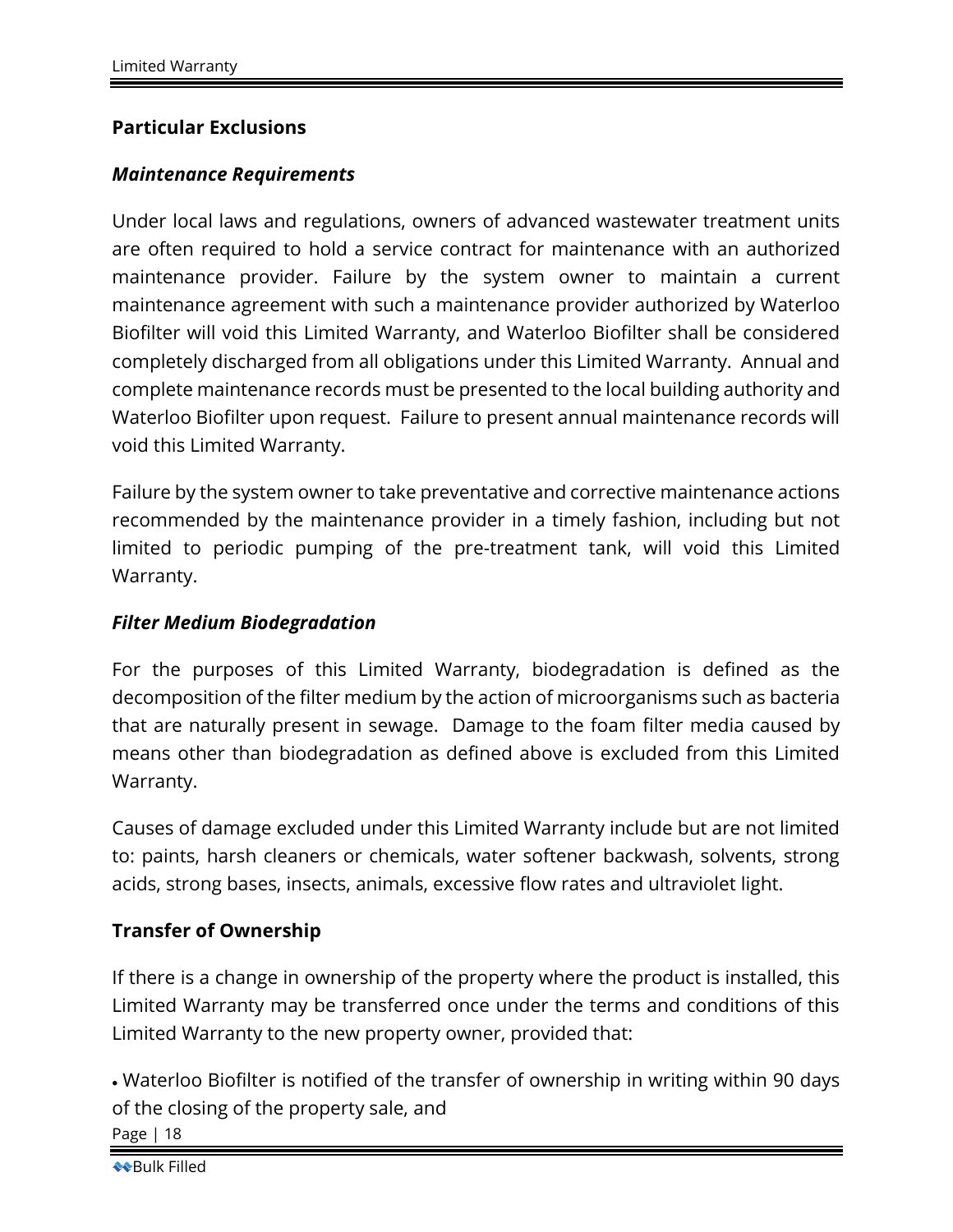• the new owner's complete name, mailing address and valid phone number is provided in said notification, and

• the new owner accepts the terms and conditions set out in this Limited Warranty

The effective date of warranty coverage will remain the date of shipment of the original purchase by the original property owner or their agent. If the new property owner fails to provide Waterloo Biofilter with a written notification as stated above this Limited Warranty shall be considered null and void. This Limited Warranty cannot be transferred again.

### **Making a Claim**

If the product is suspected to be defective, immediately notify your system maintenance provider to assess the situation and determine next steps.

### **Limitation of Liability**

This Limited Warranty is the only warranty given by Waterloo Biofilter. No one is authorized to make other warranties on Waterloo Biofilter's behalf. IN NO EVENT WILL WATERLOO BIOFILTER, OR ITS DIRECTORS, OFFICERS, OR AGENTS, BE LIABLE TO THE PURCHASER OR ANY THIRD PARTY, WHETHER IN CONTRACT, IN TORT, OR ON ANY OTHER BASIS, FOR ANY INDIRECT, SPECIAL, PUNITIVE, EXEMPLARY, CONSEQUENTIAL, OR INCIDENTAL LOSS, COST, OR DAMAGE ARISING OUT OF OR IN CONNECTION WITH THE SALE, MAINTENANCE, USE, OR INABILITY TO USE THE PRODUCT, EVEN IF WATERLOO BIOFILTER, OR ITS DIRECTORS, OFFICERS, OR AGENTS HAVE BEEN ADVISED OF THE POSSIBILITY OF SUCH LOSSES, COSTS OR DAMAGES, OR IF SUCH LOSSES, COSTS, OR DAMAGES ARE FORESEEABLE. IN NO EVENT WILL WATERLOO BIOFILTER, OR ITS OFFICERS, DIRECTORS, OR AGENTS BE LIABLE FOR ANY DIRECT LOSSES, COSTS, OR DAMAGES THAT EXCEED THE PURCHASE PRICE OF THE PRODUCT. SOME JURISDICTIONS DO NOT ALLOW THE EXCLUSION OR LIMITATION OF INCIDENTAL OR CONSEQUENTIAL DAMAGES, SO THE ABOVE LIMITATION OR EXCLUSION MAY NOT APPLY TO THE PURCHASER.

### **Governing Law and Attornment**

This Limited Warranty is governed by and will be construed in accordance with the laws of the Province of Ontario and the laws of Canada applicable therein. Waterloo